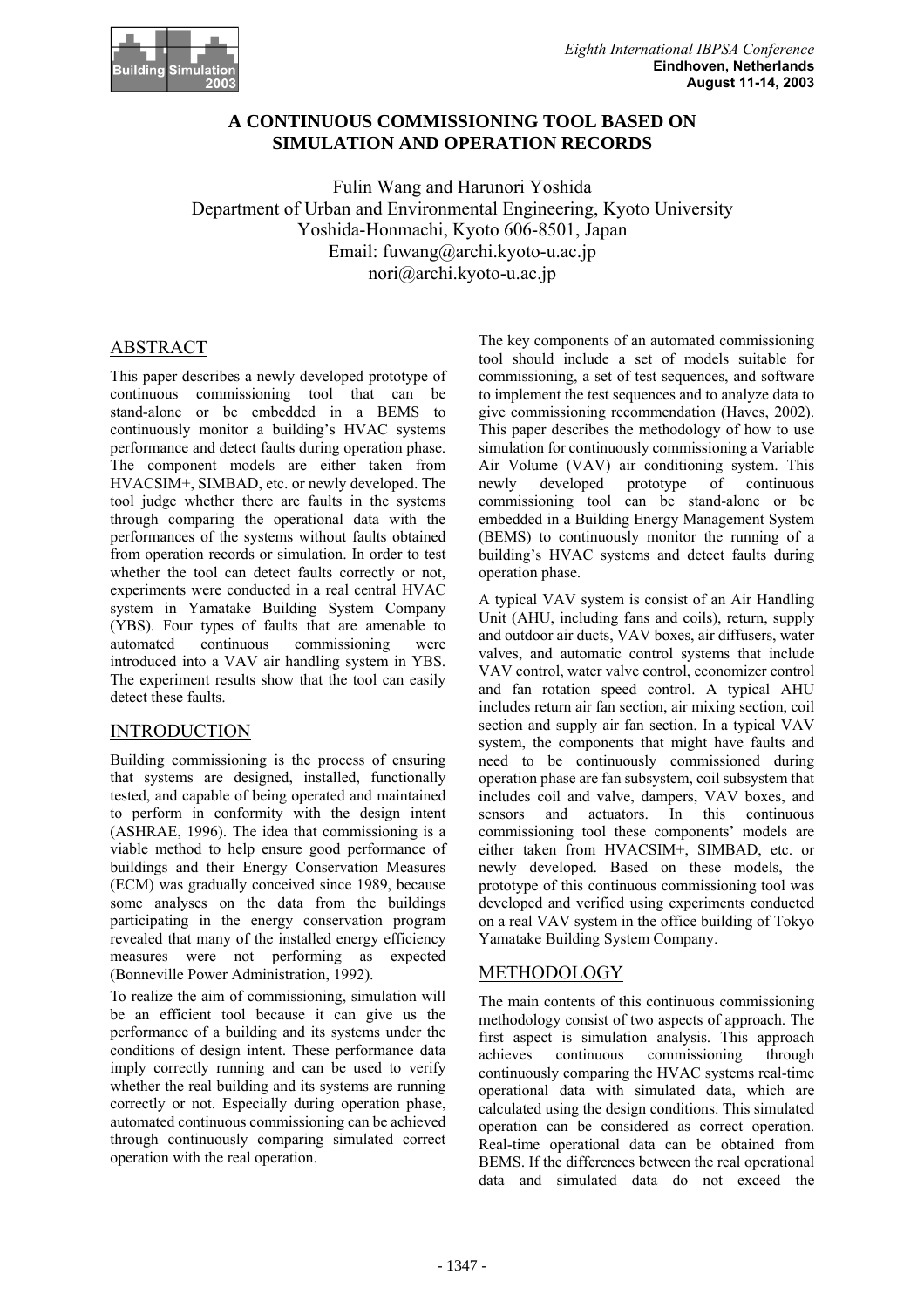predetermined threshold, the conclusion that there is no fault in the HVAC system can be drawn. Otherwise, if the difference is larger than the predetermined threshold, there might be some faults that are influencing the operation of the HVAC system. This approach suits for the air or water processing components or subsystems, such as fan subsystems, valves, VAV boxes, and coils etc., whose processing results or outputs can be both simulated and measured.

The second aspect of this methodology is operation records comparison. This approach is to continuously compare the real-time data during operation phase with the historical operation records data that are under the almost same heat conditions as current operation. This approach uses the same comparison method as simulation approach to detect faults. This approach suits for commissioning components whose simulation models are not suitable for commissioning, such as temperature sensors, air flow rate sensors etc. These components' simulation models currently available are not suitable for commissioning because these models use real measured value as input to simulate the sensor output, for example HVACSIM+ temperature sensor model, type 7, simulates the sensor output signal (e.g. sensed temperature) given a temperature intput. If the real measured value can be obtained, a sensor's output can be verified using real measured value instead of simulated value.

When faults are detected in an HVAC system, the next step of continuous commissioning is to diagnose faults to find causes. The first is to determine fault diagnose methodology. Then use the operation symptoms and faults diagnostics methodology to find the causes for the faults.

Based on this methodology the continuous commissioning sequence consists of two steps, continuously monitoring and continuous Fault Detection and Diagnosis (FDD). During continuously monitoring, operational data are collected every one-minute and compared with the data simulated simultaneously or the data searched from operational database. If real-time operational data do not match the simulated or records data, then diagnosis is activated to find causes for the difference. Figure 1 shows the main concept of this continuous commissioning methodology.

# SIMULATION ANALYSIS

Simulation analysis suits for commissioning the air or water processing components or subsystems, such as fan subsystems, valves, VAV boxes, and coils etc., whose processing results or outputs can be simulated and measured. In order to use simulation for continuous commissioning, the first thing is to determine components and system models that are suitable for continuous commissioning. This research checked the models used in current popular simulation software, such as HVACSIM+ and SIMBAD, to find whether these models are suitable for continuous commissioning or not. If a model's inputs are easily available during operation phase and the models' outputs are useful for checking the performance of the HVAC system or components, this model is suitable for continuous commissioning. The models suitable for continuous commissioning were used in this continuous commissioning tool. Otherwise, new models suitable for continuous commissioning were developed. This research studied how to continuously commission a VAV air conditioning system. Fan



*Figure 1 Concept of Continuous Commissioning Methodology*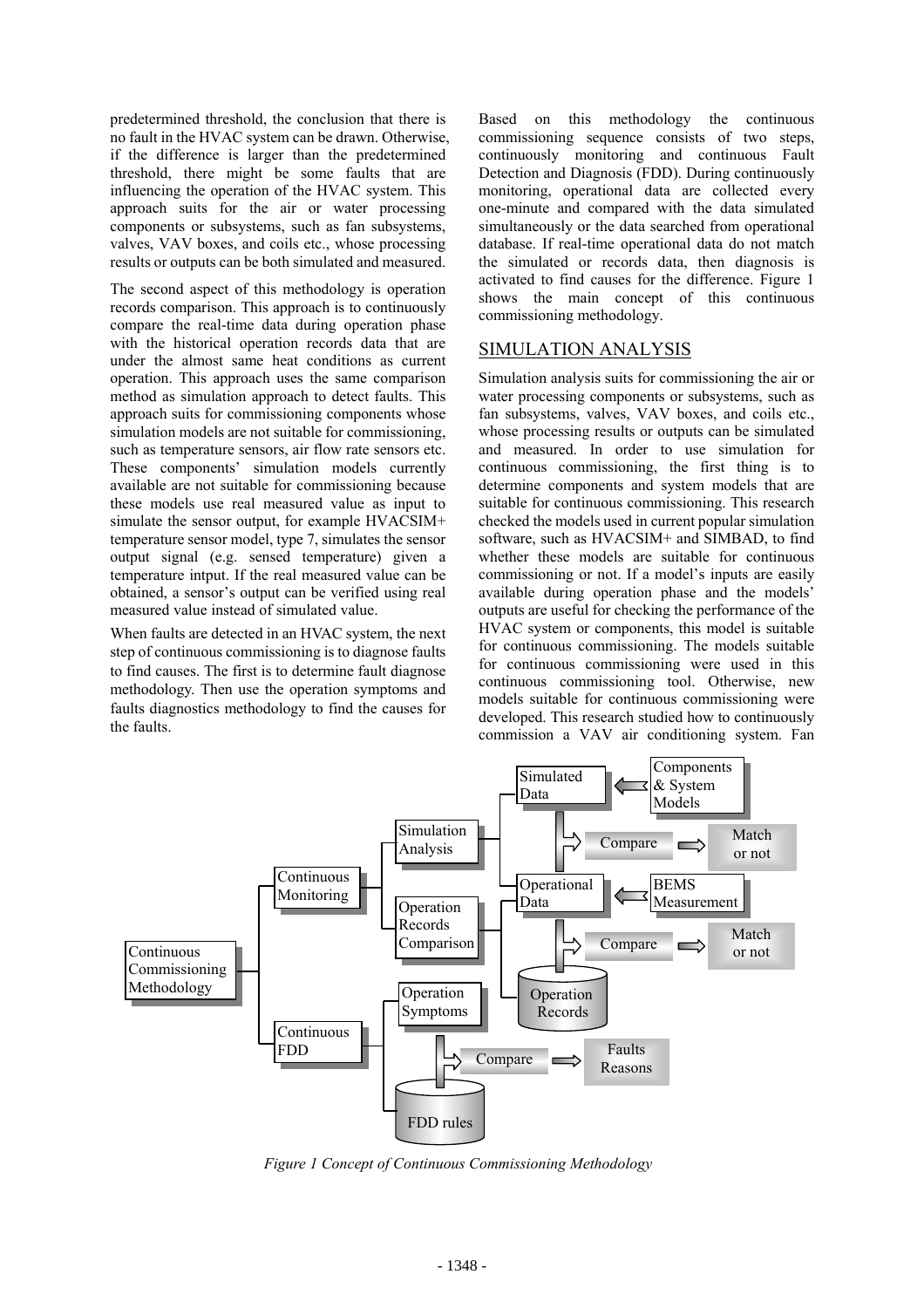subsystem, coil, water valve and VAV box were studied in this research.

### **Fan subsystem**

With respect to fan simulation, the software now available only consider the fan itself and do not consider the other components of a fan subsystem, such as belt, motor and Variable Speed Device (VSD). However, during operation phase it is difficult to measure the fan shaft power consumption to verify the performance of a fan, such as fan efficiency and fan power consumption. Because it is easy to measure the total power consumed by a fan subsystem, this paper proposed a total energy consumption model of fan subsystem, which can be named fan unit, including fan, belt, motor and VSD. This newly developed total energy consumption model of fan unit revised the fan model type 1 of HVACSIM+ (Clark, 1985) to make it suit for continuous commissioning and takes into consideration the efficiency of belt, motor and VSD inverter.

This total energy consumption model of a fan unit simulates the total electric power consumption using fan supply air volume and fan pressure head, because it is difficult for a common BEMS to know the rotation speed of a fan that is installed with driveline that might slip, such as v-belt and band belt. A dimensionless variable *Cr*, which is the dimensionless rate of air flow rate to pressure head, was proposed to calculate the dimensionless air flow rate  $C_f$ . Then Use *Cf* to simulate fan efficiency. The air flow rate and pressure head are also used to simulate the motor and inverter efficiency. Belt efficiency is considered to be approximately constant. The newly installed V-belt efficiency is 95%-98%, cogged and synchronous belts offer an efficiency of about 98% (Office of Industrial Technologies, U.S. DOE, 2000). Finally the total power consumption of a fan unit can be calculated using air flow rate, pressure head and these components' efficiency. This fan unit model is shown in the following equations.

$$
E_t = \frac{V\Delta P}{\eta_t} \tag{1}
$$

$$
\eta_t = \eta_i \eta_m \eta_d \eta_f \tag{2}
$$

$$
\eta_i = i_0 + i_1 L + i_2 L^2 + i_3 L^3 + i_4 L^4 \tag{3}
$$

$$
\eta_m = m_0 + m_1 L + m_2 L^2 + m_3 L^3 + m_4 L^4 \tag{4}
$$

$$
L = \frac{V \Delta P}{\eta_f E_r} \tag{5}
$$

$$
\eta_f = e_0 + e_1 C_f + e_2 C_f^2 + e_3 C_f^3 + e_4 C_f^4 \tag{6}
$$

$$
C_f = f_0 + f_1 C_r + f_2 C_r^2 + f_3 C_r^3 + f_4 C_r^4 \tag{7}
$$

$$
C_r = \frac{\rho V^2}{\Delta P D^4} \tag{8}
$$

Before use these models to continuously commission a fan unit, it needs to fit the equations' coefficients using the specification data of the fan unit to be commissioned. Then use the fitted models to simulate the performance of the fan unit under the designed conditions. Figure 2 shows the simulated total efficiency of a fan unit using this model compared with measured total efficiency of the fan unit and the simulated efficiency of the fan itself. The average difference between the simulated and measured total efficiency of fan unit is 5.1%, which is accurate enough for continuous commissioning projects.

### **Coil**

The possible problem for coils during operation phase is that coils' tubes are fouling and fins are dirty. The symptoms caused by these faults are that the heat transfer amount is smaller than the normal coil and the outlet air and water temperature deviate from the normal coil. . In the case of a BEMS does not measure air and water flow rate, these data can be obtained from duct and pipe system simulation. If a BEMS measures the air flow rate, supply, return and outdoor air temperature and humidity, water flow rate, and inlet and outlet water temperature, the continuous commissioning of a coil can be achieved through continuously comparing the simulated outlet air and water temperature with simulated value. Both HVACSIM+ and SIMBAD coil model are suitable for fulfilling this purpose

#### **Valve and damper**

Continuous commissioning method of valve and damper are similar. The possible faults for valves and dampers are that they are stuck or positions driven by an actuator cannot match the desired values. The symptoms of these faults are that the air or water flow rate cannot match the demand value. If a BEMS records the real opening of valves and dampers, continuous commissioning can be achieved through continuously comparing the real opening of valves and dampers with the opening simulated using the valve and damper control algorithm. If a BEMS does not record the real positions of valves and dampers, we



*Figure 2 Simulated and Measured Efficiency*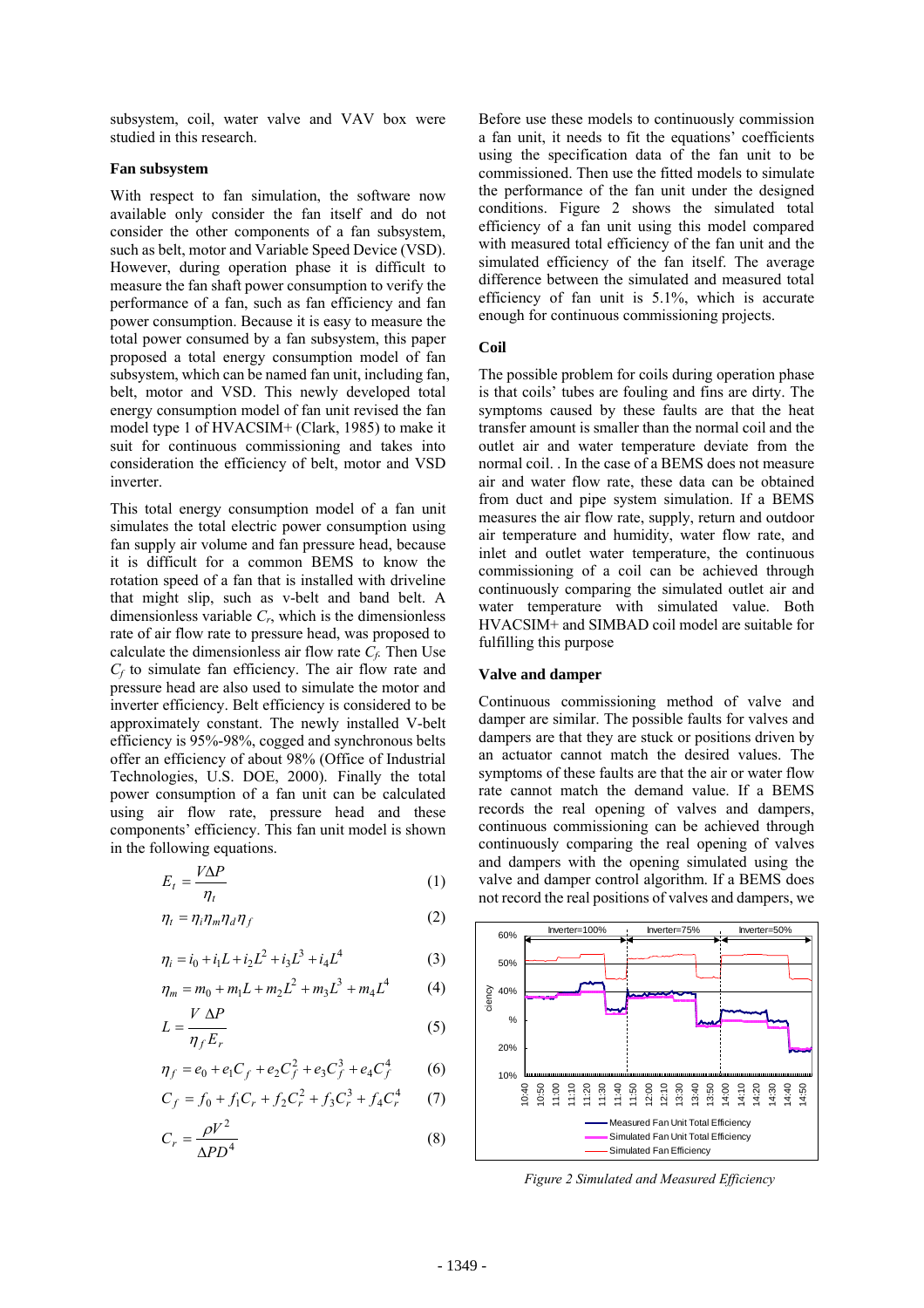can compare the real air or water flow rate with the simulated value. Both the HVACSIM+ and SIMBAD valve and damper models can be used for simulating the air or water flow rate using valve position and pressure drop.

### **VAV box**

A VAV box generally consists of a plenum box and a damper controlled by a VAV controller. The most possible part that might have problem during operation phase is the VAV damper. The continuous commissioning method of VAV damper is similar to other dampers' commissioning method mentioned in the former section.

## OPERATION RECORDS COMPARISON

Operation records comparison is to continuously commission an HVAC system through continuously comapring the real-time operational data with the historical operational data that were under the same heat conditions as the current operation. The key point of this approach is to search in the operational database to find proper recorded data to compare with current operational data. The opeation records data valid for comparing are the data under the same heat operation conditions, such as same weather condition, same indoor load condition, and other relative air processing parameters.

The components that are most suitable for commissioning using this approach are sensors, because the sensor output cannot be verified using simulation. Most sensors' simulation model use measured value as input to simulate the output of a sensor. For example, the HVACSIM+ temperature sensor model uses measured temperature as an input to simulate the sensor output (Clark, 1985). The SIMBAD temperature sensor model uses measured convective temperature and mean radiant temperature as the inputs to simulate the sensor output (CTSB, 2001). If temperature is measured, the measured

temperature can be used to verify the sensor's output. However, these measured data are unavailable for continuous commissioning during operation phase because for common HVAC system only one sensor is installed for one measurement point. A good approach for continuously commissioning a sensors is to compare the real time data with operation records data of an variable that is closely related to the sensor measurement. For instance, check the situation of supply air volume can verify whether the room air temperature sensor's measurement deviates much from true value or not, because the VAV controller decides the supply air volume according to the room air temperature. During acceptance phase, every component has been commissioned. It is safe to assume the operation records data of the commissioned HVAC system to be correct. Therefore the historical operation records data can be used as criteria to verify the HVAC system running in the future. As an example, let us analyze the case of room air temperature sensor deviates from true value. A typical VAV system controllers output control demand using Proportional and Integral (PI) control algorithm, which is shown in the following equations.

$$
V_d = V_{max}(P+I) \tag{9}
$$

$$
P = \frac{1}{B}(T_m - T_s) \tag{10}
$$

$$
I = \frac{1}{Bt} \int_0^{\tau} (T_m - T_s) d\tau
$$
 (11)

If a sensor's offset is *∆T*, the controller output will become as the following equation.

$$
V'_d = V_{\text{max}} \left[ \frac{1}{B} \left( T_t + \Delta T - T_s \right) + \frac{1}{Bt} \int_0^\tau (T_t + \Delta T - T_s) d\tau \right]
$$
  
=  $V_d + V_{\text{max}} \left( \frac{1}{B} \Delta T + \frac{1}{Bt} \int_0^\tau \Delta T d\tau \right)$  (12)



*Figure 3 Experiment VAV system*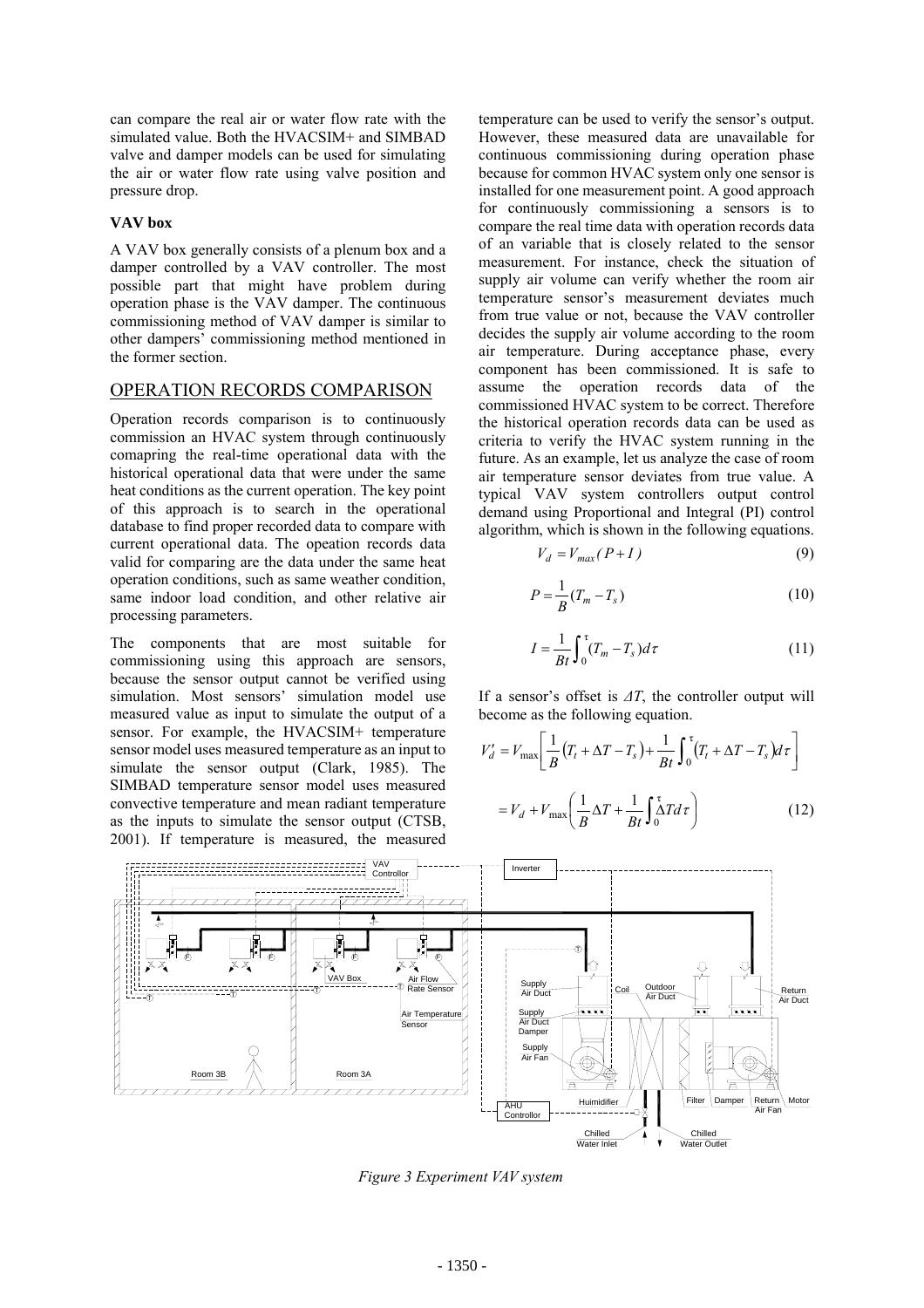The second term of the equation (12) is the difference between correct demand supply air volume and the faulty demand given based on the faulty sensor measurements. This difference of supply air volume can be used to judge whether a sensor measurement deviates or not.

# EXPERIMENTS

In order to verify the validity of the continuous commissioning methodology mentioned above, experiments were conducted in August 2002 on a real VAV system in the office building of Tokyo Yamatake Building System Company. The experimenting VAV system's configuration is shown in figure 3. The following faults were introduced into the VAV system to obtain the faulty operational data, which were used to compare with simulation data or correct operation record data.

- Loose belts
- Stuck AHU chilled water valve
- Malfunctioning supply air temperature sensor
- Malfunctioning room air temperature sensor

### **Loose belts**

This experiment was designed to verify the total energy consumption model of fan unit. The fan belts were loosened through replacing the normal belts with the bigger size belts. The total power consumption of the fan unit with loose belts were measured and compared with the simulated total power consumption of normal operation. The comparison is shown in figure 4. The average difference is 21.9% between the measured energy consumption of the fan unit with loose belts and the simulated value with normal belts. The maximum difference is 61.7%. We recommend the judgement threshold is 15%. If the difference between measurement and simulation continues to exceed 15% for more than thirty minutes, it highly implies that there is the fault of loose belts.

#### **Stuck AHU water valve**

The purpose of this experiment is to verify the continuous commissioning methodology of valve. The valve position was fixed at 30%, 70% and 100%. The desired valve position was simulated using the valve PI control algorithm. The simulated valve positions and real positions are shown in figure 5. From this figure, we can find that when the fault of stuck valve was introduced into the VAV system, the real valve positions were obviously different to the simulated positions, which were the desired positions to fulfill the air conditioning requirement. In the period that no faults were introduced to the system, the real valve positions matched the simulated positions. Therefore if a valve's real positions can be obtained during operation phase, it is easy to continuously commission the valve.

### **Malfunctioning supply air temperature sensor**

In this experiment, the supply air temperature sensor was made to offset 20% of the temperature set point 18<sup>°</sup>C. In the cooling case if the supply air temperature sensor measurement deviates from the true value, an automatically controlled VAV system's response is as the following.







*Figure 4 Comparison of total power consumption of fan unit with loose belts with simulation of normal fan unit*

*Figure 5 Real valve position compared with simulated position* 

15:49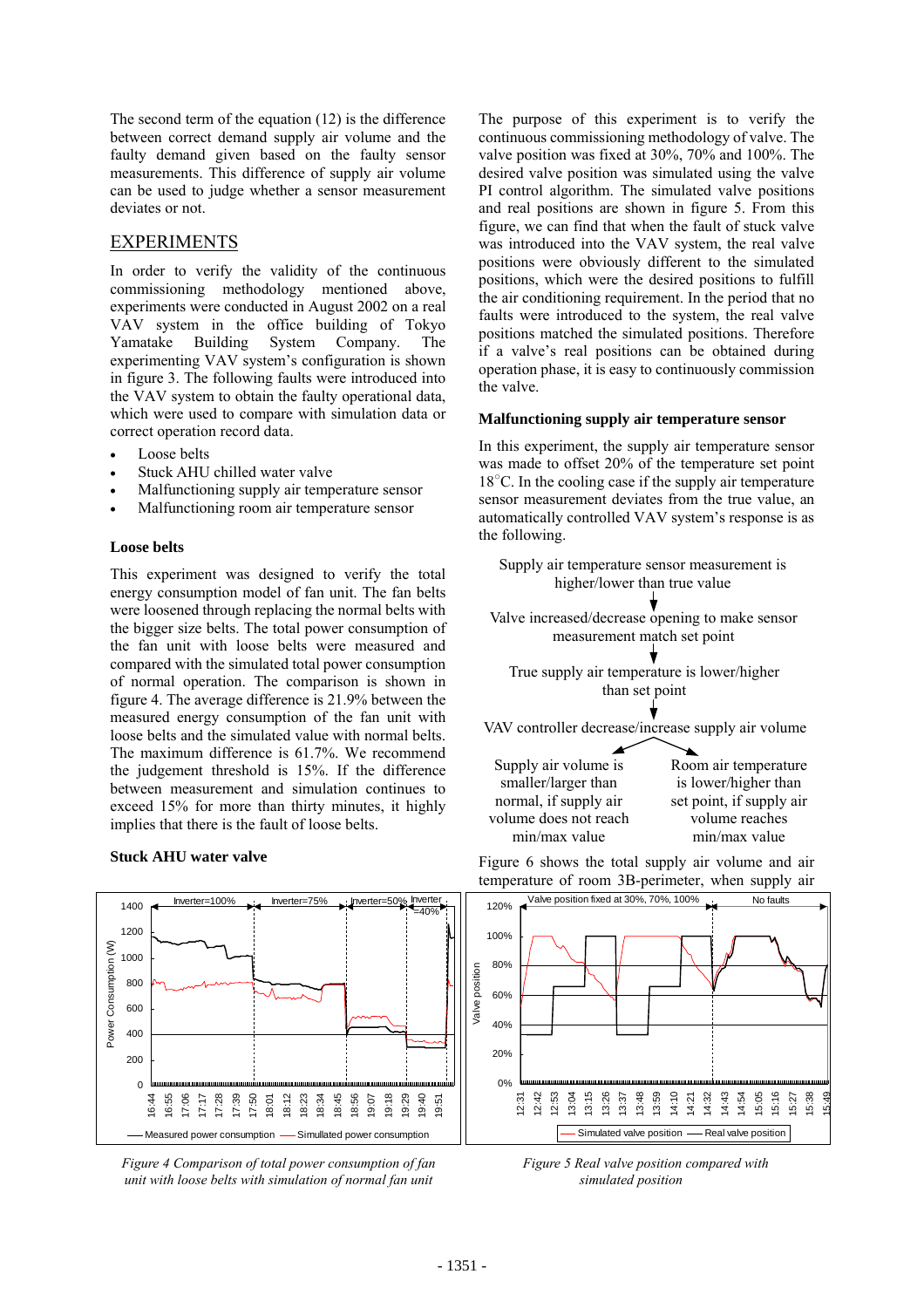temperature sensor measurement offset was ±20% and no offset. When supply air temperature sensor offset was +20%, the average total supply air volume was 4% lower than that of no offset, and the supply air volume reached the minimum value, which caused the average air temperature of room 3B-perimeter 0.7○ C lower than set point. When the supply air temperature sensor offset was –20%, the average total supply air volume was 36.74% higher than that of no offset.

#### **Malfunctioning room air sensor**

In this experiment, the air temperature sensor of room 3A-interior was made to offset 5% of the room air temperature set point  $24^{\circ}$ C. In the cooling case when the room air temperature measured by sensor deviates from the set point, an automatically controlled VAV system's response is as the following.



VAV controller increase/decrease supply air volume

| Supply air volume is  | Room air temperature     |
|-----------------------|--------------------------|
| larger/smaller than   | is higher/lower than     |
| normal, if supply air | set point, if supply air |
| volume does not reach | volume reaches           |
| $max/min$ value       | max/min value            |
|                       |                          |

Figure 7 shows the total supply air volume and air temperature of room 3A-interior, when air temperature sensor of room 3A-interior offset was  $\pm$ 5% and no offset. When room air temperature sensor offset was  $+5\%$ , the average supply air volume was 94.5% higher than that of no offset. When room air temperature sensor offset was  $-5\%$ , the average supply air volume is 13.8% lower than that of no offset. Furthermore, when offset was  $-5\%$ , the supply air volume reached the minimum value and room air temperature is  $0.8\degree$ C lower than set point.

## CONCLUSIONS

This paper proposed a continuous commissioning methodology that consists of two aspects of approach, simulation analysis and operation records comparison. Based on this methodology the prototype of the continuous commissioning tool was discussed. This prototype of continuous commissioning tool was verified using experiments. The experiments verification shows that this continuous commissioning tool can monitoring the operation of main components of a secondary HVAC system and can successfully detect and diagnose some faults.

### REFERENCES

- ASHRAE Guideline 1-1996, The HVAC Commissioning Process, p2
- Bonneville Power Administration, Building Commissioning Guidelines, 1992, p iii.
- Clark, R. Daniel, HVACSIM+ Building Systems and Equipment Simulation Program Reference Manual, NBSIR 84-2996, 1985
- CTSB (Centre Scientifique et Technique du Batiment), Manual of SIMBAD Building and HVAC Toolbox, Version 2.0.0, 2001
- Haves, Philip, Approach and work plan for IEA Annex 40 Subtask D1, 2002
- Office of Industrial Technologies, U.S. Department of Energy, Replace V-belt With Cogged or Synchronous Belt Drives, 2000, http://www.oit.doe.gov/ bestpractices/pdfs/motor3.pdf

### NOMENCLATURE

- $B$  Proportional band,  $1$ <sup>o</sup>C
- *C<sub>f</sub>* Dimensionless air flow rate
- $C_h$  Dimensionless pressure head



*Figure 6 Total supply air volume and room air temperature at different supply air temperature sensor offset* 

*Figure 7 Supply air volume and room air temperature at different room air temperature sensor offset*